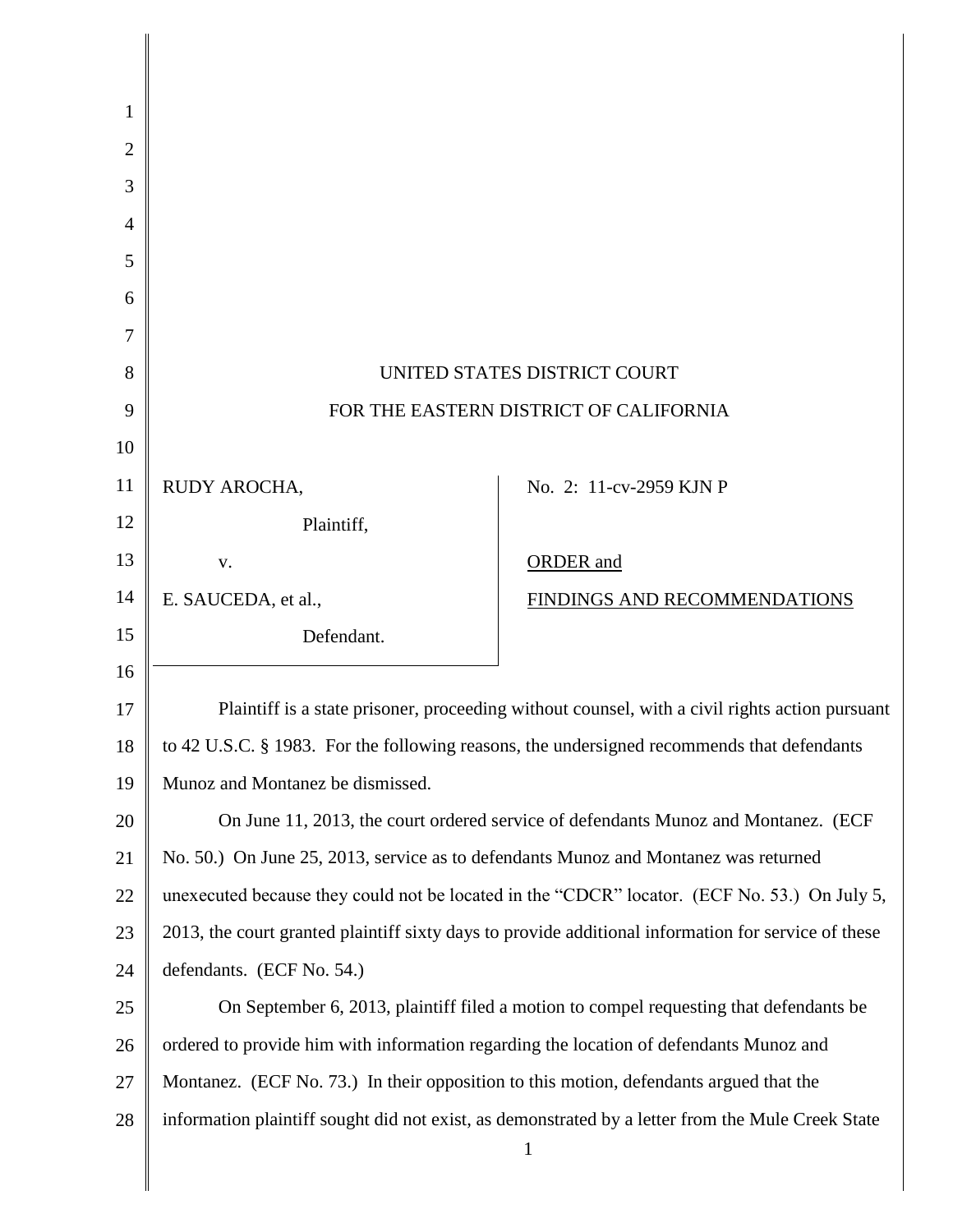1 2 3 4 Prison ("MCSP") Litigation Coordinator attached to plaintiff's motion to compel. (ECF No. 77.) This letter, dated August 8, 2013, states that MCSP does not have a record of either employee, i.e., defendants Munoz and Montanez, whom plaintiff is requesting information about. (ECF No. 73 at 20.)

5 6 7 8 9 10 11 12 13 14 15 16 17 18 19 20 21 22 23 24 25 26 27 28 On October 22, 2013, the undersigned denied plaintiff's motion to compel requesting that defendants be ordered to provide him with information regarding the location of defendants Munoz and Montanez. (ECF No. 80.) The undersigned found that defendants' objection that the information sought did not exist was well taken. (Id.) The returned USM-285 forms indicated that there was no record that either defendant was currently employed by the California Department of Corrections and Rehabilitation. (Id.) The letter from the MCSP Litigation Coordinator indicated that there was no record of either defendants ever being employed at MCSP. (Id.) In addition, the undersigned noted that the exhibits attached to plaintiff's third amended complaint did not mention either defendant Munoz or Montanez. (Id.) For the reasons discussed above, the undersigned finds that defendants Munoz and Montanez cannot be served. For this reason, they should be dismissed. Accordingly, IT IS HEREBY ORDERED that the Clerk of the Court shall assign a district judge to this action; IT IS HEREBY RECOMMENDED that defendants Munoz and Montanez be dismissed. These findings and recommendations are submitted to the United States District Judge assigned to the case, pursuant to the provisions of 28 U.S.C. § 636(b)(l). Within fourteen days after being served with these findings and recommendations, any party may file written objections with the court and serve a copy on all parties. Such a document should be captioned "Objections to Magistrate Judge's Findings and Recommendations." Any response to the objections shall be filed and served within fourteen days after service of the objections. The //// //// //// ////